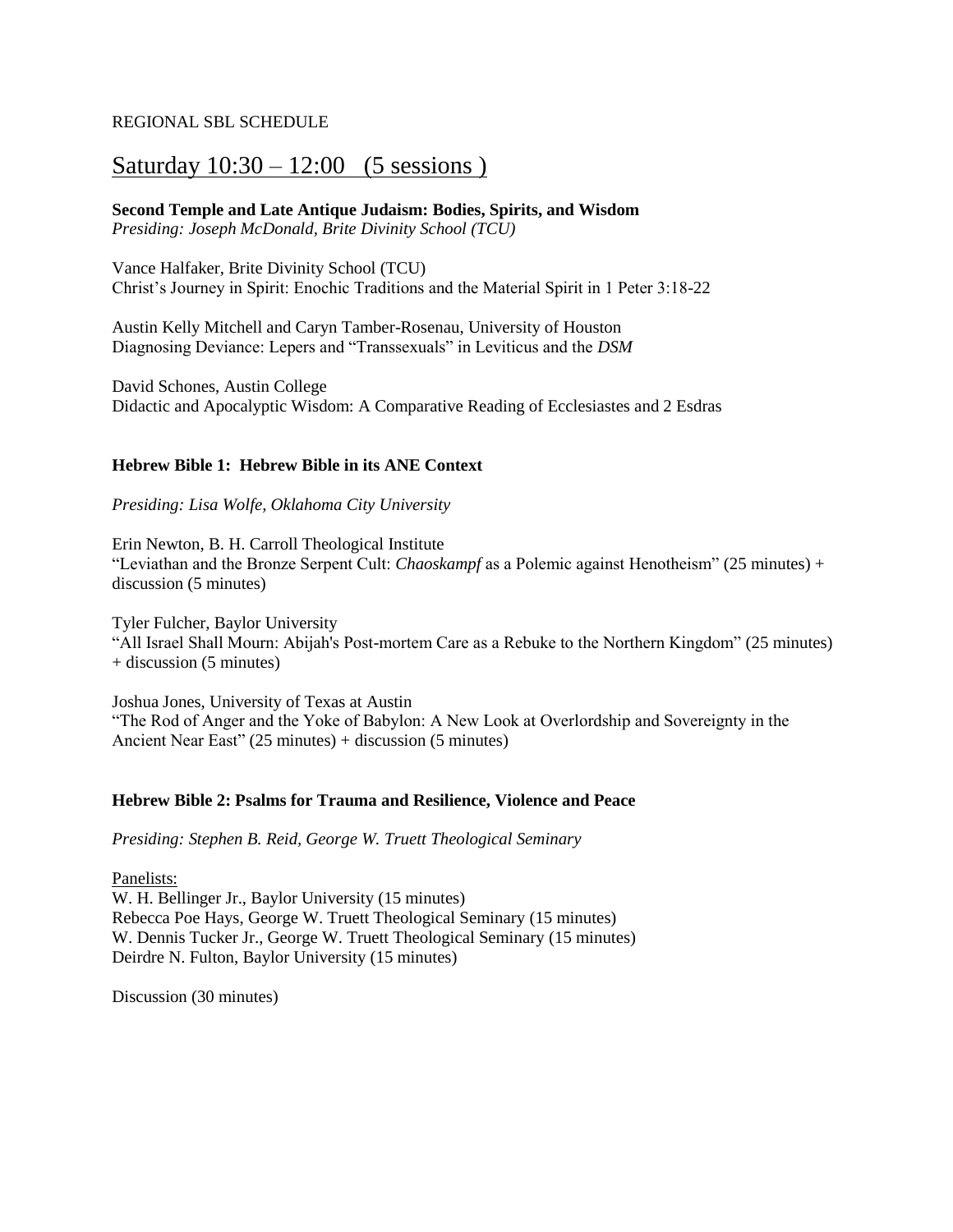### **New Testament and Early Christianity 1: Pauline Epistles**

*Presiding: Matthew L. Moravec (Trinity College Bristol, England)*

Kyle Sherling (Houston Baptist University), "The Scandal of Foreskinned Heirs: Paul's Adoption Language in Romans  $8-9$ " (25 minutes) + discussion (5 minutes)

Amy Smith Carman (Brite Divinity School), "Phoebe, Prisca, and Junia: Exploring the Mobile Women of Romans  $16$ " (25 minutes) + discussion (5 minutes)

Casey B. Hough (Luther Rice College and Seminary), "When Kingdoms Collide: Philemon as a Paradigm for Negotiating Status Conflict between Church and State" (25 minutes) + discussion (5 minutes)

### **New Testament and Early Christianity 2: Early Christian "Literature"**

*Presiding: Susan Benton (Baylor University)*

Hannah Lents (The University of Texas at Austin), "The Birth of a Universal Paul: The Use of Paul as a Character in 1 Clement" (25 minutes) + discussion (5 minutes)

Robert Matthew Calhoun (Texas Christian University), "The Apotropaic Paul" (25 minutes) + discussion (5 minutes)

Jordan A. Swanson (The University of Texas at Austin), "A Tale of Two Antonies" (25 minutes) + discussion (5 minutes)

# **Saturday 1:30 – 3:30 – (4 sessions )**

## **Second Temple and Late Antique Judaism: Genres of Rewriting in Second Temple Judaism (Cambridge): A Discussion with Molly Zahn**

*Presiding: Kelley Coblentz Bautch, St. Edward's University*

*Panelists*:

Lidija Novakovic, Baylor University (20 minutes) Ariel Feldman, Brite Divinity School (TCU) (20 minutes) Caryn Tamber-Rosenau, University of Houston (20 minutes) Stephen Reid, George W. Truett Theological Seminary (20 minutes) Molly M. Zahn, University of Kansas (20 minutes)

Discussion (20 minutes)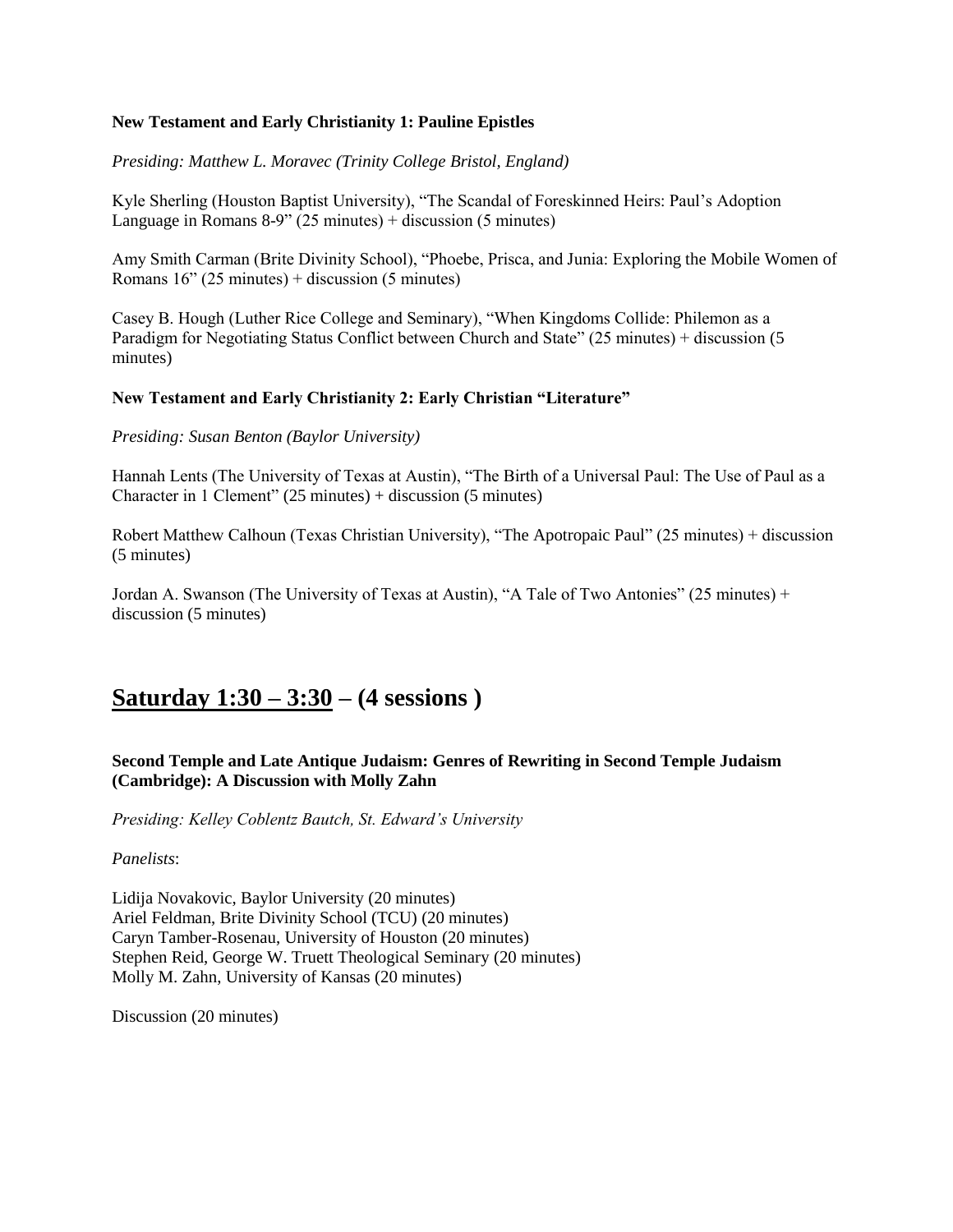### **Hebrew Bible: Reading the Hebrew Bible through New Lenses**

*Presiding: Susanne Scholz, Perkins School of Theology (SMU)*

Nicholas R. Werse, Baylor University "Reading the Book of the Twelve in the Age of Ecological Crisis" (25 minutes)

Brent Nessler, Baylor University "Bathsheba, Archetype of a Voice Reclaimed: Tracing Bathsheba's Metamorphosis through the Lens of Trauma and Recovery" (25 minutes)

Joshua Turpin, Brite Divinity School (TCU) "Writing in the King's Name: Reading Esther and Mordecai's Letter through a Postcolonial Lens" (25 minutes)

Discussion (45 minutes)

## **New Testament and Early Christianity: Synoptic Gospels**

*Presiding: Amy Smith Carman (Brite Divinity School)*

Tobias Ålöw (University of Gothenburg, Sweden), "'Repent, for the king from heaven is here': Re-Reading Matthew 3:2, 4:17, and  $10:7$ " (25 minutes) + discussion (5 minutes)

Susan E. Benton (Baylor University), "Economic Virtues in *Nichomachean Ethics* and the Synoptic Gospels" (25 minutes) + discussion (5 minutes)

Matthew L. Moravec (Trinity College Bristol, England), "Psalmic Hand-Me-Down: The Hands of God and Enemies in Psalm 30 LXX and the Gospel of Luke" (25 minutes) + discussion (5 minutes)

Christian Sanchez (Baylor University), "Wee Little Men of Controversy: Toll Collectors, Zacchaeus, and Fulfillment" (25 minutes) + discussion (5 minutes)

## **Korean Biblical Colloquium: Korean American/Korean and Multiracial Biblical Interpretation**

*Presiding: Jin Young Kim (Oklahoma State University)*

Wongi Park (Belmont University) "Multiracial Biblical Studies" (20 min)

Sung Soo Hong (Louisville Seminary) "A Community of Friends: Friendship and Moral Progress in John 15:12-17" (20 min)

John Ahn (Howard University) "Korean and Korean American Biblical Studies" (20 min)

Discussion (15 min)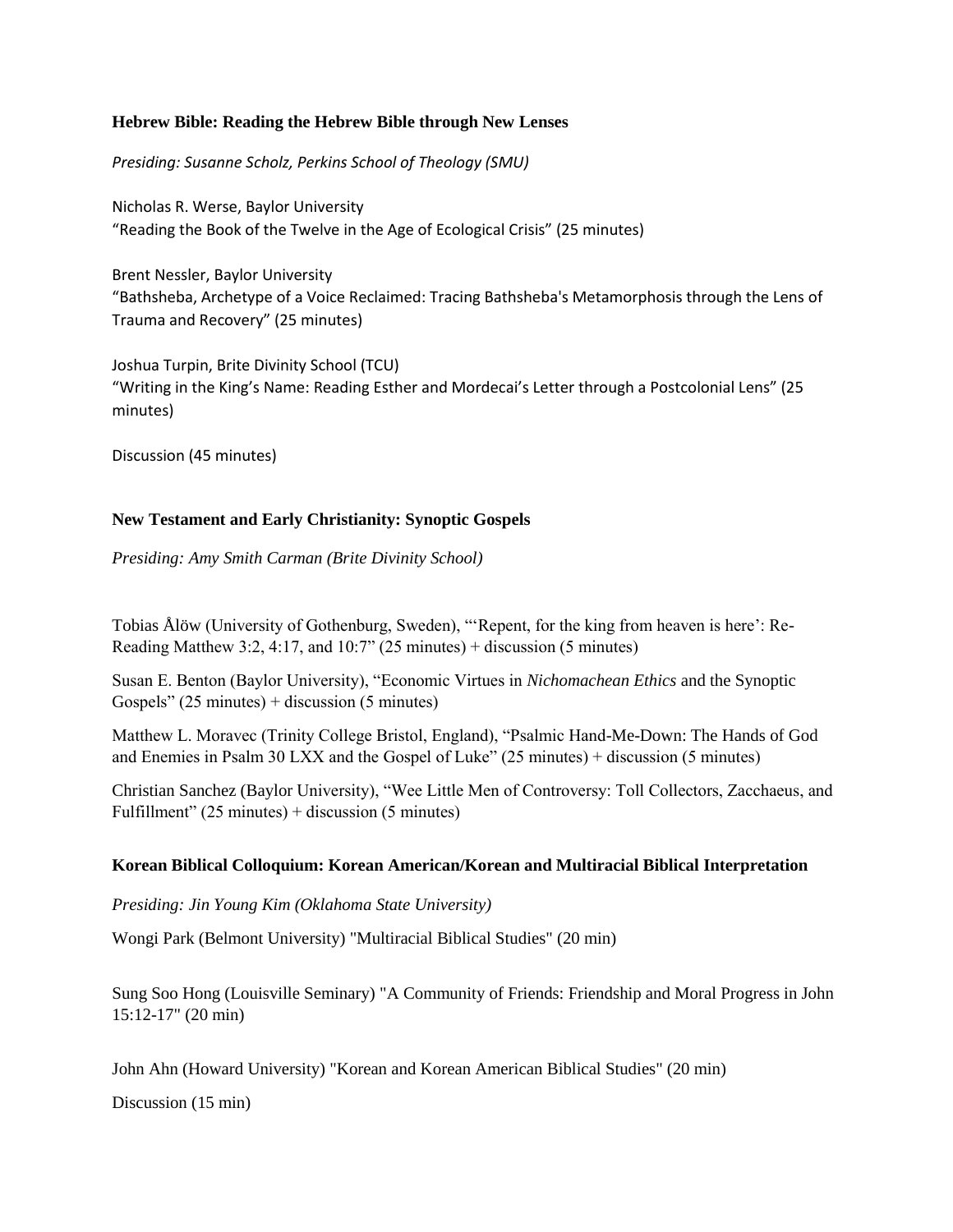# **Saturday 4:00 – 5:30 (one session)**

# **SBL-SW Plenary: Racism and the field of Biblical Studies**

*Presiding: Grace Vargas, Texas Christian University* 

### Panelists

Ruben Dupertuis, Trinity University (15 min)

Jee Hei Park, Episcopal Seminary of the Southwest (15 min)

Jeremy Williams, Brite Divinity School (TCU)- (15 mins)

Molly M. Zahn, University of Kansas (15 mins)

Discussion: (25 mins)

# **Saturday (6:30 – 8:00), SBL Keynote address**

Vincent Wimbush, Institute for Signifying Scriptures,

"Tribunals of Jurists and Congresses of Scholars": Signifyin(g) (on) Biblical Studies as Colonial-Civilizational Masquerade

*Presiding:* Margaret Aymer, Austin Presbyterian Theological Seminary

# **Sunday 8:30 – 10:30 (4 sessions)**

**Regional Senior Scholar Review Panel: "Translation Matters: Translation as a Womanist Biblical Interpretive Practice: Engaging the Scholarship of Wil Gafney"**

*Presiding: Kamilah Hall Sharp, Brite Divinity School (TCU)*

Panelists:

Margaret Aymer (Austin Presbyterian Theological Seminary) (20 mins)

Jamie Clark-Soles (Perkins School of Theology ) (20 mins)

Stephen Reid (Truett Theological Seminar) (20 mins)

Dominique Robinson (Episcopal Seminary of the Southwest) (20 mins)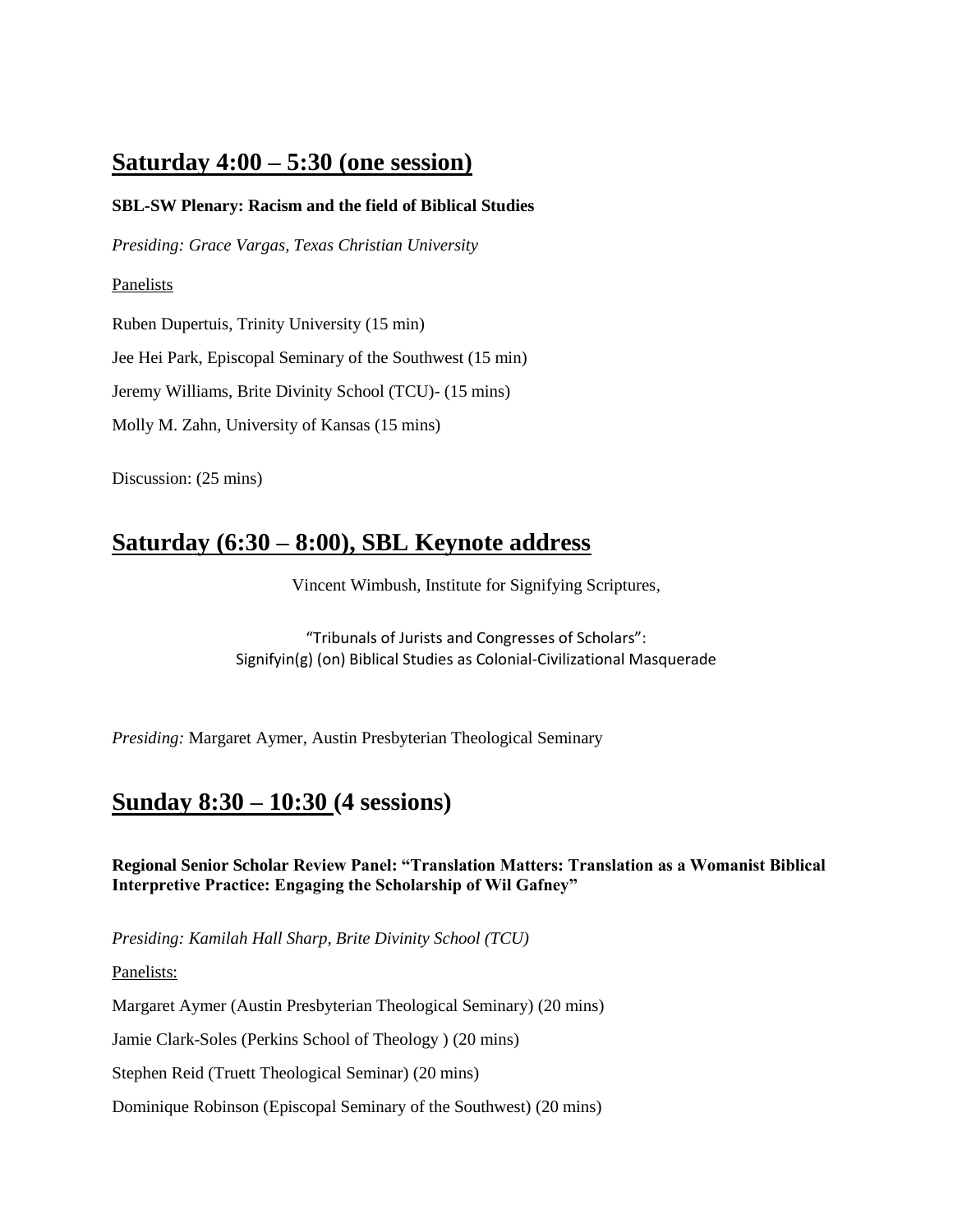### Response:

Wil Gafney (Brite Divinity School) (20 mins)

Discussion (20 mins)

### **Second Temple and Late Antique Judaism: Josephus, Wisdom, and Faith**

*Presiding: Kelley Coblentz Bautch, St. Edward's University*

Marcus Hayes, Brite Divinity School (TCU), "Stripping Syria for a More Splendid Way of Life: Tobiads, Ptolemies, and the Ethics of Wisdom"

Rodney Kilgore (Baylor University), "The Language of Faith in Matthew through the Lens of the Mekhilta"

Jackson Abhau, (University of Arizona), "Jesus, Jesus, and Jeremiah: Understanding the Jesus ben Ananias Pericope in Josephus"

#### **Hebrew Bible: Literature and Legacy of the Hebrew Bible**

*Presiding: Kim Williams Bodenhamer, University of Mary Hardin-Baylor*

Jacob Caballero, University of Texas at Austin "Rhetorical Strategies in the Incest Legislation of Leviticus 18" (25 minutes)

Stuart Lasine, Wichita State University "Sensing Humor and its Absence: Jonah and the Book of Tobit" (25 minutes)

Rannfrid Thelle, Wichita State University "Gunkel's *Israel und Babylonien*: A Public Defense of the Concept of Revelation" (25 minutes)

Discussion (45 minutes)